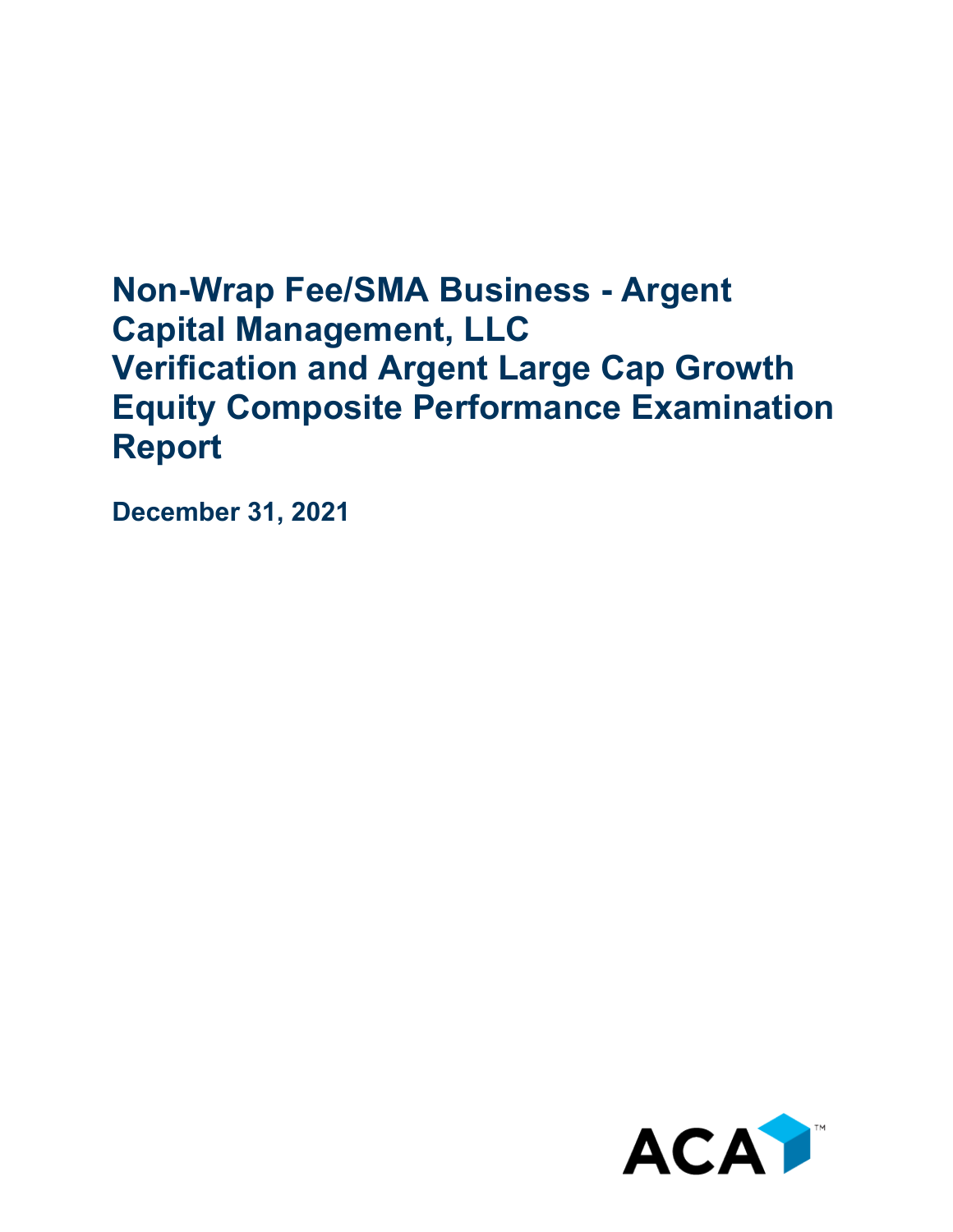

## **Verification and Performance Examination Report**

Chief Compliance Officer Argent Capital Management, LLC

We have verified whether Non-Wrap Fee/SMA Business - Argent Capital Management, LLC (the "Firm") has, for the periods from April 1, 2017 through December 31, 2021, established policies and procedures for complying with the Global Investment Performance Standards (GIPS®) related to composite and pooled fund maintenance and the calculation, presentation, and distribution of performance that are designed in compliance with the GIPS standards, as well as whether these policies and procedures have been implemented on a firm-wide basis. GIPS<sup>®</sup> is a registered trademark of CFA Institute. CFA Institute does not endorse or promote this organization, nor does it warrant the accuracy or quality of the content contained herein. We have also examined the Firm's Argent Large Cap Growth Equity Composite for the periods from April 1, 2017 through December 31, 2021.

The Firm's management is responsible for its claim of compliance with the GIPS standards, the design and implementation of its policies and procedures, and for the accompanying Argent Large Cap Growth Equity Composite's GIPS composite report. Our responsibilities are to be independent from the Firm and to express an opinion based on our verification and performance examination. We conducted this verification and performance examination in accordance with the required verification and performance examination procedures of the GIPS standards, which includes testing performed on a sample basis. We also conducted such other procedures as we considered necessary in the circumstances.

In our opinion, for the periods from April 1, 2017 through December 31, 2021, the Firm's policies and procedures for complying with the GIPS standards related to composite and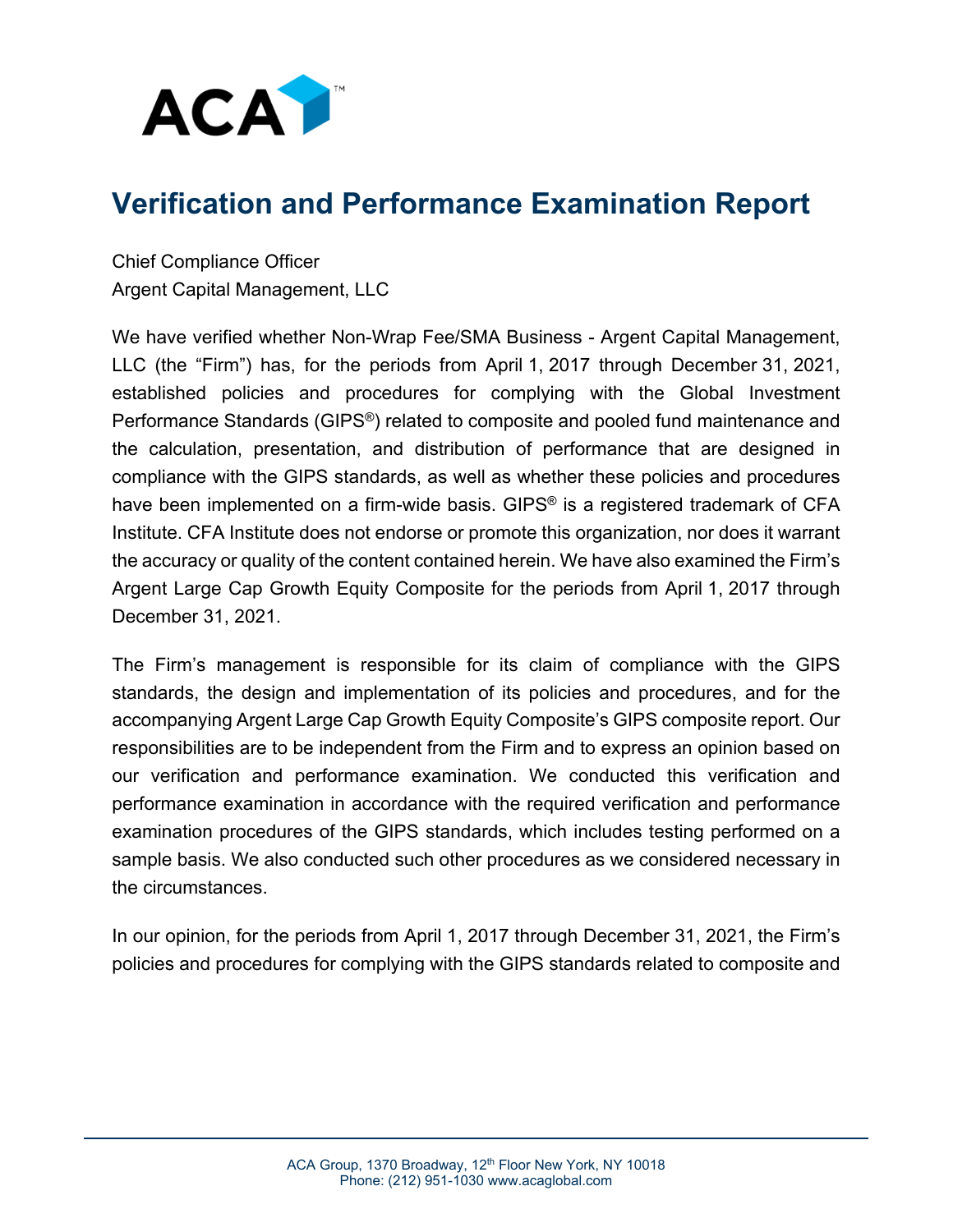

pooled fund maintenance, as well as the calculation, presentation, and distribution of performance, have been, in all material respects:

- Designed in compliance with the GIPS standards, and
- Implemented on a firm-wide basis.

A verification covering the periods from January 1, 2003 through March 31, 2017 was performed by another verification firm, whose report expressed an unqualified opinion thereon.

Also, in our opinion, the Firm has, in all material respects:

- Constructed the Argent Large Cap Growth Equity Composite and calculated the Argent Large Cap Growth Equity Composite's performance for the periods from April 1, 2017 through December 31, 2021 in compliance with the GIPS standards; and
- Prepared and presented the accompanying Argent Large Cap Growth Equity Composite's GIPS composite report for the periods from April 1, 2017 through December 31, 2021 in compliance with the GIPS standards.

A performance examination of the Firm's Argent Large Cap Growth Equity Composite covering the periods from January 1, 2003 through March 31, 2017 was performed by another verification firm, whose report expressed an unqualified opinion thereon.

This report does not relate to or provide assurance on any specific performance report of the Firm other than the Firm's accompanying Argent Large Cap Growth Equity Composite's GIPS composite report, or on the operating effectiveness of the Firm's controls or policies and procedures for complying with the GIPS standards.

ACA Group

ACA Group, Performance Services Division

June 14, 2022